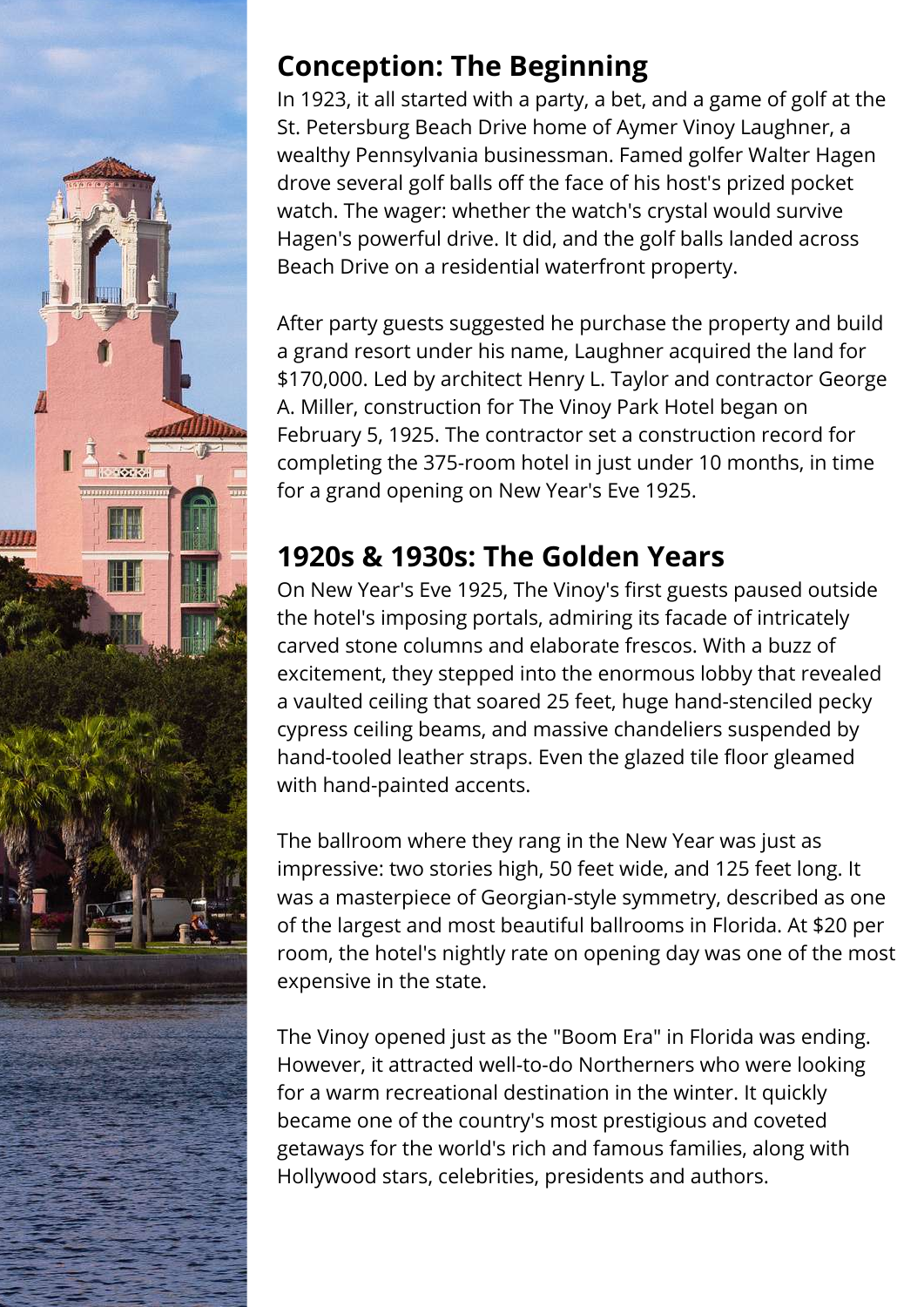Despite the Great Depression gripping the country, the 1930s still attracted wealthy Northerners to The Vinoy, who arrived by train or car to experience the resort's carefree ambiance, lavish pleasures, and refined hospitality. Celebrities, presidents, and the local elite continued to flock to the hotel and solidified its position as the "grand dame" of St. Petersburg, whose residents called upon the hotel to host their most important social occasions. In 1932, candy entrepreneur David L. Clark purchased the Coffee Pot Golf Course on Snell Island for \$156,000. This would later become the golf course for The Vinoy.

### **1940s: The War Era**

As the country eased out of the Great Depression and into the cold reality of the Second World War, The Vinoy Park Hotel shifted to a more patriotic purpose. On July 3, 1942, The Vinoy ceased operation as a hotel and was leased to the U.S. Army Air Force and subsequently the United States Maritime Service as a training center and housing for military cooks and bakers. By the time the training center was closed, more than 100,000 trainees had passed through the city of St. Petersburg.

After substantial repairs to the property were made in December 1944, The Vinoy reopened to the general public for the season. A year later, the hotel opened for its 29th season under new ownership when Chicago businessman Charles H. Alberding purchased the hotel for \$700,000. Weekly rates ranged from \$112 to \$224, including meals.

# **1950s & 1960s: The Decline**

Post-war America coincided with the country's great highway expansion and the glory days of the automobile. Once again, Florida was the go-to destination for winter sun-seekers and The Vinoy welcomed them in much the same way as it had for the past three decades - as an elegant oasis overlooking Tampa Bay where guests could enjoy superb cuisine, incomparable service and a genteel ambience. However, the advent of air conditioning and The Vinoy's resistance to it prompted guests to seek cooler environs elsewhere and The Vinoy soon fell out of favor. By the late 1960s, the lack of regular maintenance took its toll on The Vinoy and it stood as a sad relic of St. Petersburg's golden past.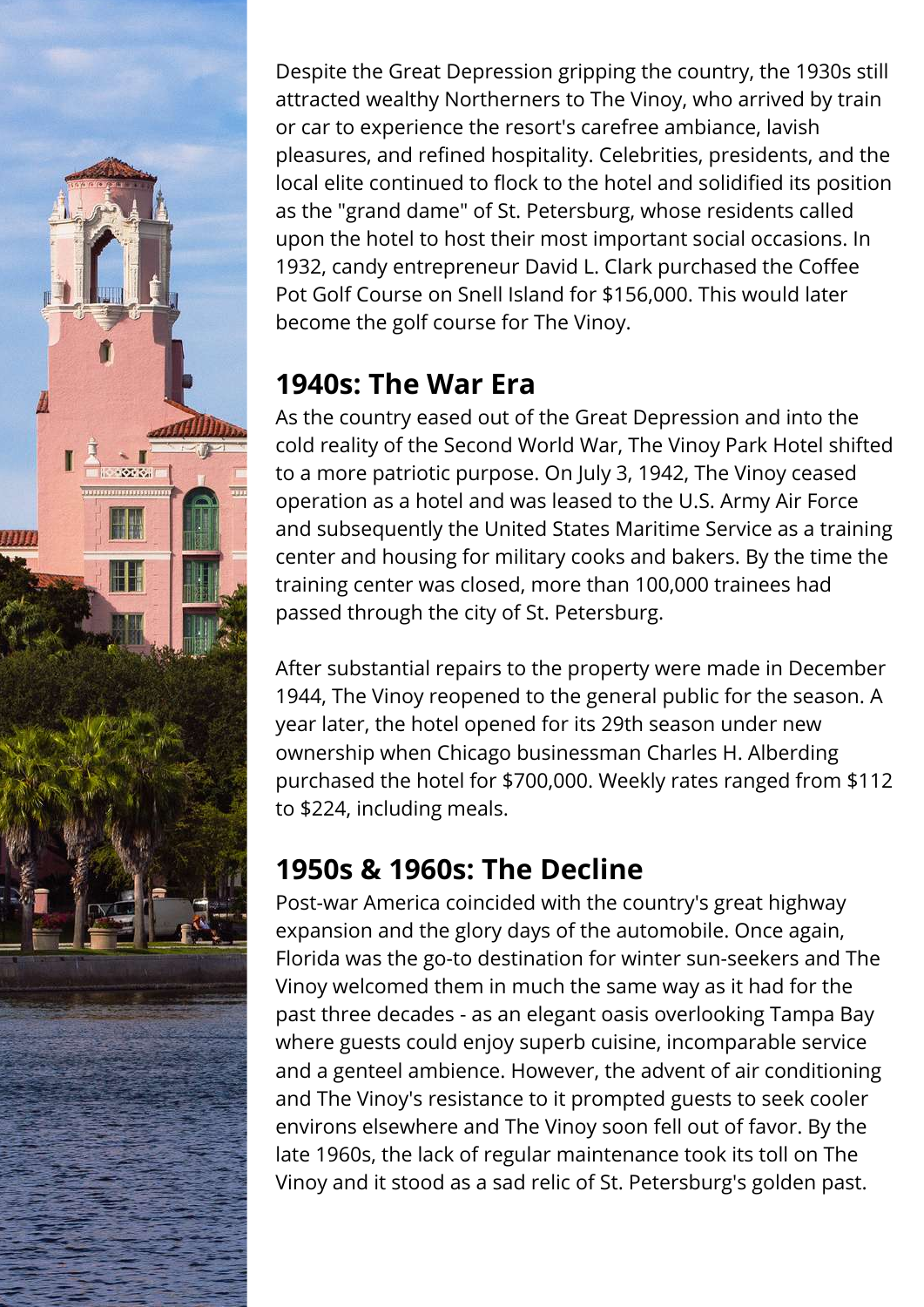

#### **1970s & 1980s: The Bottom**

By the early 1970s, The Vinoy had declined into a low-rent boarding house, commanding \$7 per night, far less than the extravagant nightly rate of \$20 in 1925. Finally, in 1974, the hotel closed its doors for good. Much of the hotel's effects - china, silver and crystal among others - were sold at public auction. In 1978, despite its dilapidated condition, the St. Petersburg community petitioned to secure the landmark hotel's place on the National Register of Historic Places. Yet, throughout the 1980s, the hotel remained empty and served as a haven to homeless wanderers and SWAT teams who used it for training.

In 1984, a voter referendum by the loyal citizens of St. Petersburg saved The Vinoy from the wrecking ball. In December 1989, the St. Petersburg-based Federal Construction Company was awarded a \$33.6 million contract to renovate and expand The Vinoy

### **1990s: Rebirth**

In May 1990, after sitting unoccupied for 18 years, the restoration and reconstruction of The Vinoy began. For two years, architects, interior designers and local historians took careful consideration to preserve or recreate the historic landmark's original Mediterranean Revival design. The original pecky cypress beams, which were originally installed because they were impervious to pests, were removed, numbered, cleaned and replaced. The Pompeian frescos that so lavishly adorned the main dining room underwent meticulous restoration. The glazed quarry tile floor and the ballroom's ornate plaster castings were all restored to its original grandeur, as well.

Ironically, as the painstaking restoration of this local treasure unfolded, the hotel revealed a treasure of its own. Workers removing an oddly placed wall between the ballroom and lobby discovered a hidden vault containing 1,400 silver pieces, wrapped in newspapers dated 1934, and most stamped "The Vinoy."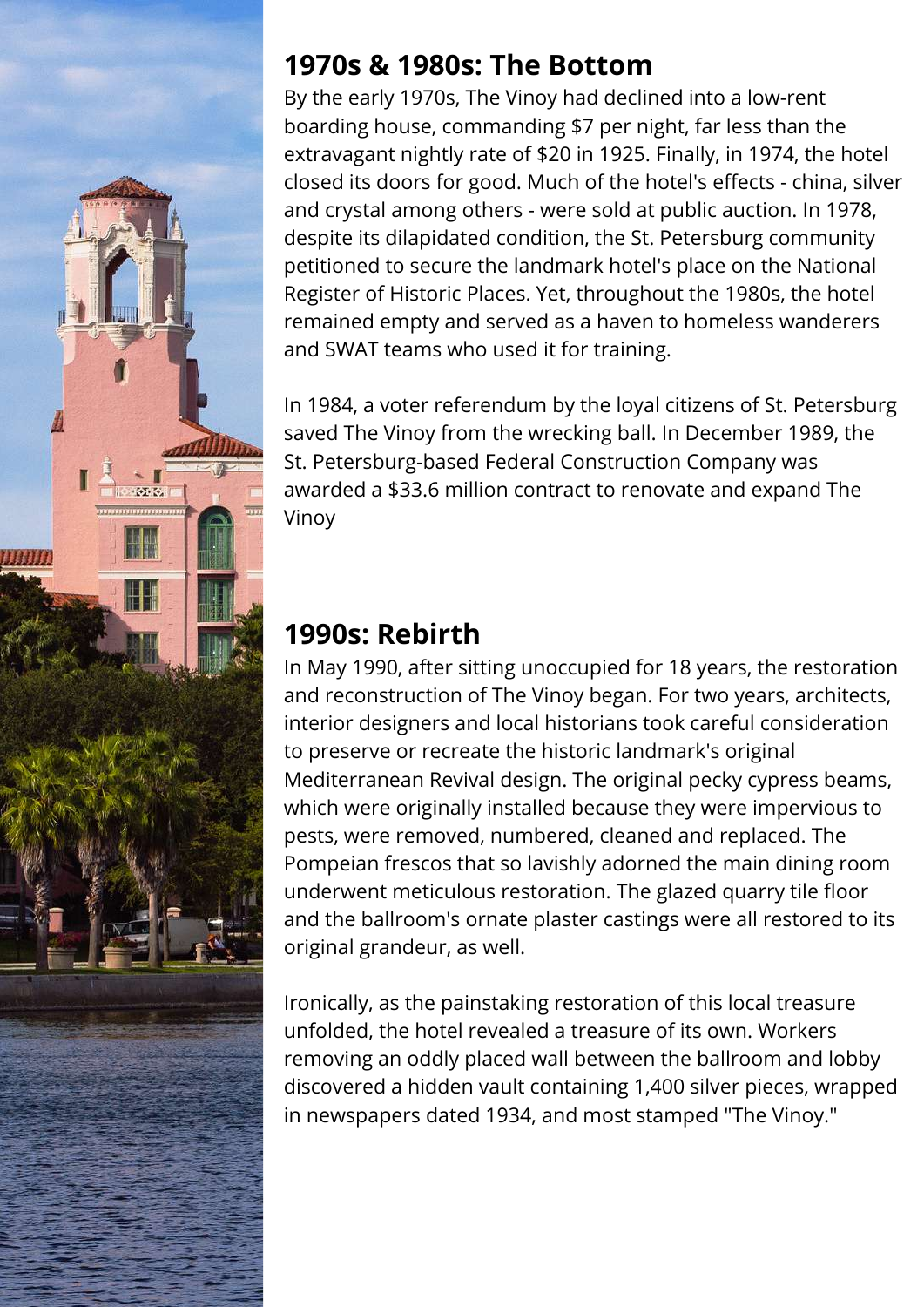During the two-year, \$93 million reconstruction of The Vinoy, the hotel was also expanded and enhanced to appeal to the contemporary traveler. In addition to the original pink palace, visitors would now enjoy a new guest tower, state-ofthe-art tennis complex, 18-hole golf course designed by Ron Garl, two heated outdoor swimming pools and three spas, a fully-equipped fitness center, and 74-slip marina. And of course, The Vinoy was now fully air-conditioned.

In 1992, The Vinoy reopened as a Stouffer Hotel and restored its place as the epicenter of St. Petersburg's waterfront downtown. It was named by the National Trust for Historic Preservation as one of the Historic Hotels of America. In 1993, Stouffer Hotels was acquired by the Renaissance Hotel Group and the hotel was renamed The Vinoy® Renaissance St. Petersburg Resort & Golf Club.

### **The New Millennium**

As the new millennium began, The Vinoy® Renaissance St. Petersburg Resort & Golf Club continued to incorporate additional innovations and improvements. A \$3.5 million renovation in 2008 included the complete makeover of the two signature Presidential Suites, the Plaza Ballroom, and meeting rooms. The Vinoy's Lobby Promenade Lounge was reconfigured with a new bar and expanded cocktail seating. The entrance to Marchands Bar & Grill, The Vinoy's signature restaurant, was redesigned to showcase the popular Vinoy Bar with the addition of private dining options.

The Vinoy continues to expand upon its legacy of comfort and elegance. Just as in years past, guests can enjoy luxurious amenities designed to pamper and restore within stunning surroundings and a chance to experience unique moments for a lifetime of memories.